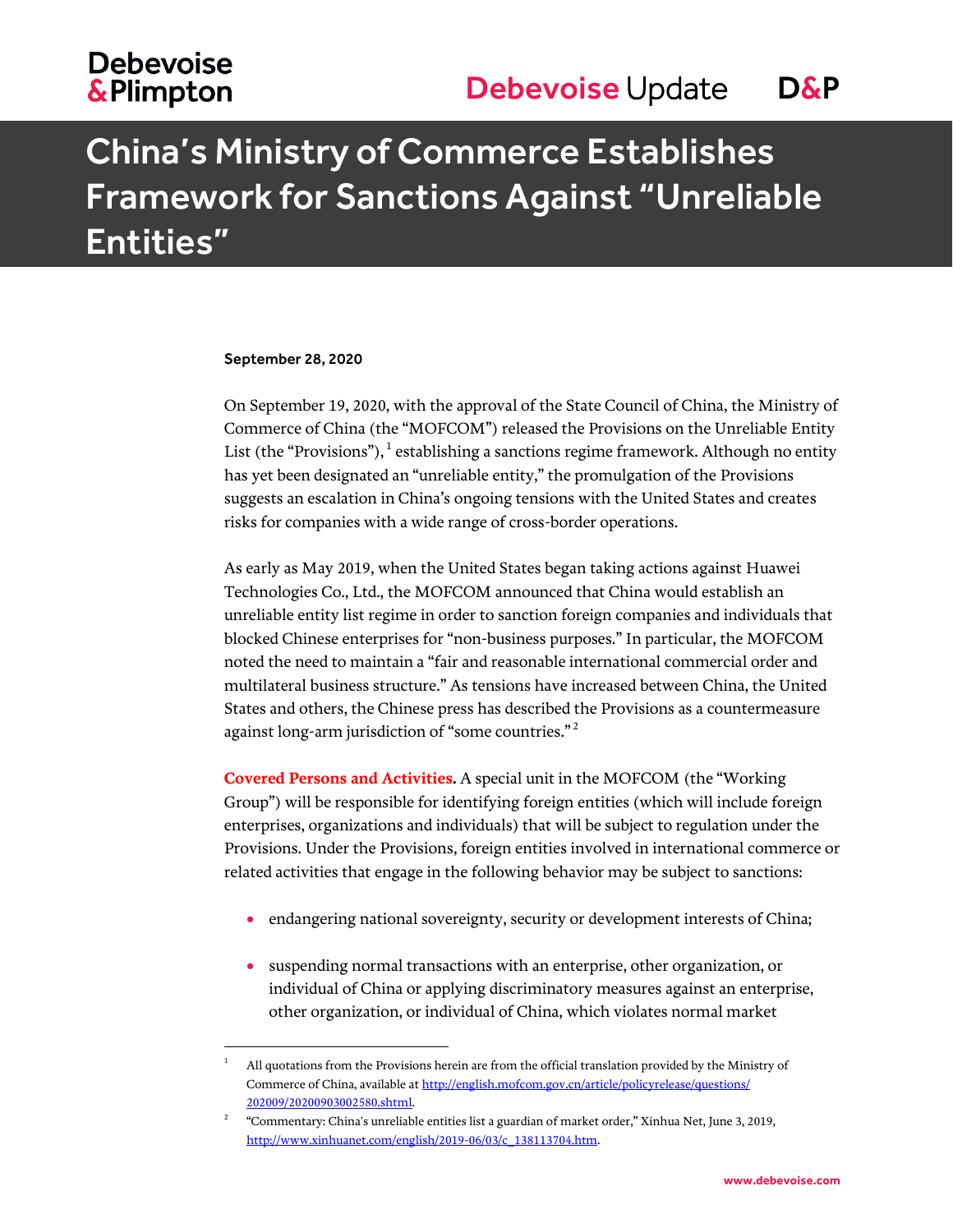transaction principles and causes serious damage to the legitimate rights and interests of the enterprise, other organization, or individual of China.

The Provisions do not further clarify the scope of "foreign entities" or prohibited activities. For example, it is unclear whether branches or subsidiaries of foreign entities (in China or elsewhere) or foreign individuals who reside in China will be subject to possible sanctions based on the activities of foreign corporate affiliates.

The Provisions also grant the Working Group the power to investigate whether foreign entities have violated the above prohibitions. Among other powers, the Working Group may interview witnesses and request documents. The Working Group also will provide notification to foreign entities, as well as provide foreign entities with an opportunity to respond to the investigation

In determining whether to include a foreign entity in the Unreliable Entity List, the Working Group will consider the following elements:

- The degree of danger to national sovereignty, security or development interests of China;
- The degree of damage to the legitimate rights and interests of enterprises, other organizations, or individuals of China;
- Whether being in compliance with internationally accepted economic and trade rules;
- Other factors that shall be considered.

**Consequences.** One or more of the following sanctions may be imposed by the MOFCOM on a foreign entity included in the Unreliable Entity List:

- restricting or prohibiting the foreign entity from engaging in China-related import or export activities;
- restricting or prohibiting the foreign entity from investing in China;
- restricting or prohibiting the foreign entity's relevant personnel or means of transportation from entering into China;
- restricting or revoking the relevant personnel's work permit, status of stay or residence in China;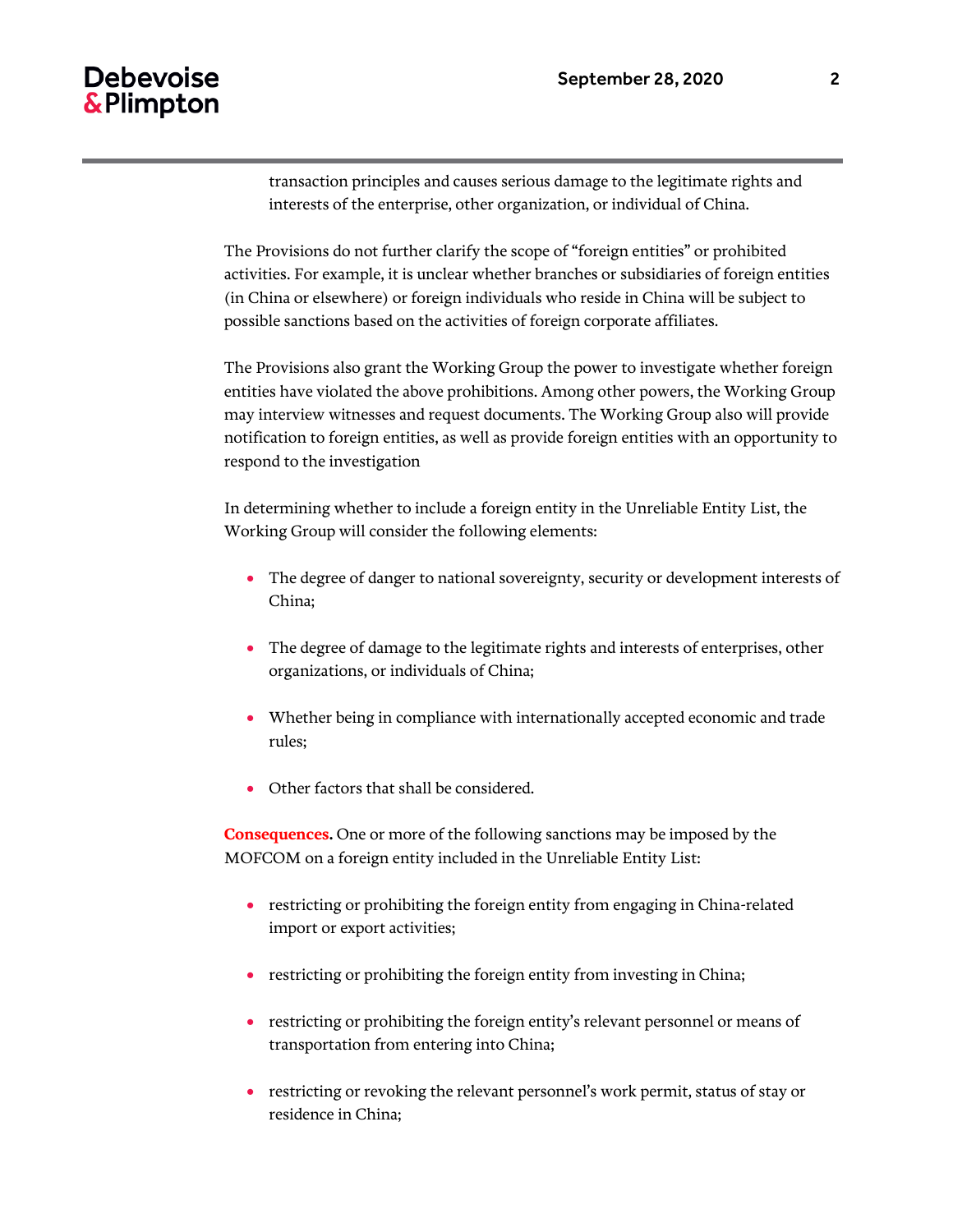### Debevoise & Plimpton

- imposing a fine of the corresponding amount according to the severity of the circumstances;
- other necessary measures.

In the event that a foreign entity is restricted or prohibited from engaging in "Chinarelated import or export activities," a Chinese enterprise or individual must apply for special approval from the Working Group in order to continue transacting business with the listed entity.

The Working Group may designate a grace period during which a foreign entity could "rectify its actions" prior to the imposition of sanctions.

A foreign entity may be removed from the Unreliable Entity List by making an application to the Working Group or at the Working Group's own discretion. A foreign entity also will be removed from the Unreliable Entity List if it "rectifies its actions" during the grace period designated by the Working Group. All sanctions will cease upon the issuance of a removal notice by the Working Group.

To date, no foreign entities have been designated for inclusion in the Unreliable Entity List. Neither the MOFCOM nor the Chinese media have suggested a further timetable. According to a local press interview with the Head of the MOFCOM's Department of Treaty and Law, the Provisions do not target any specific countries or entities.<sup>3</sup> Whether a foreign entity will be included in the list depends on whether its activities "violate Chinese laws, endanger national sovereignty, security or development interests of China, or violate normal market transaction principles and take blocking, cutting off the supply, or other discriminative measures against Chinese companies and individuals."<sup>4</sup> Given the potentially broad interpretation as well as wide reach of the Provisions, companies operating in China that have a global footprint will need to be vigilant and alert in their compliance with the sanctions regimes of multiple jurisdictions.

\* \* \*

Please do not hesitate to contact us with any questions.

l

<sup>3</sup> *See* "The Head of Department of Treaty and Law of the Ministry of Commerce Answers Reporters' Questions on the 'Regulations on Unreliable Entity List'" ("商务部条约法律司负责人就《不可靠实体清单规定》答记者问"), September 20, 2020, http://www.mofcom.gov.cn/article/ae/sjjd/202009/20200903002631.shtml.

<sup>4</sup> *See* "China's Unreliable Entity List to target 'very few' foreign entities: official," Global Times, September 20, 2020[, https://www.globaltimes.cn/content/1201425.shtml.](https://www.globaltimes.cn/content/1201425.shtml)